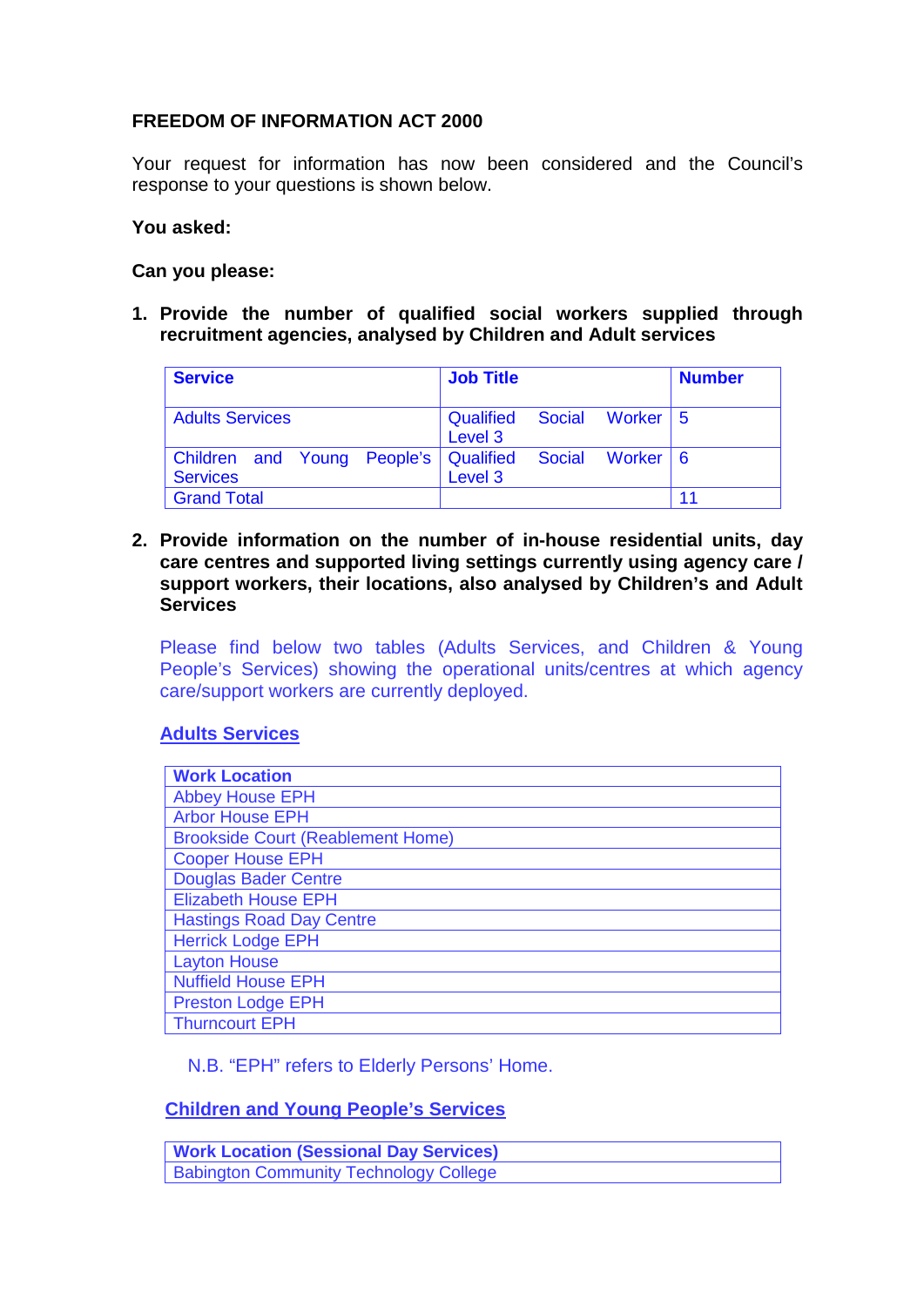| <b>Work Location (Sessional Day Services)</b>   |
|-------------------------------------------------|
| <b>Bishopdale Smartstart Nursery</b>            |
| <b>Braunstone Frith Children's Centre</b>       |
| <b>Community Home 3 (Rushey Mead)</b>           |
| <b>Community Home 4 (Netherhall)</b>            |
| <b>Community Home 5 (Rowlatts Hill)</b>         |
| Hamilton Our Place (After School Club)          |
| <b>Hamilton Playgroup</b>                       |
| Home Farm PlayGroup                             |
| <b>Magpie Youth Centre</b>                      |
| <b>Mayfield Children &amp; Family Centre</b>    |
| Mowmacre Adventure Playground                   |
| <b>North Evington Children Centre</b>           |
| Northfields and Humberstone sure start          |
| <b>Rowlatts Hill Children Centre</b>            |
| <b>Rowley Field Children Centre</b>             |
| <b>Sandfield Preschool</b>                      |
| <b>SPICE Preschool</b>                          |
| <b>Surestart Beaumont Leys Childrens Centre</b> |
| <b>Thurnby Lodge Childrens Centre</b>           |
| <b>Tudor Pre-School</b>                         |
| <b>Woodbridge Children's Centre</b>             |
| <b>10 York Road</b>                             |

Whilst the council does have supported living properties where it is the landlord, we do not directly provide the actual care provision at these supported living properties. The care provision is provided by external suppliers. There are therefore no agency care or care support workers deployed by the council at our supported living properties.

# **3. Advise which of question 2 are expected to be closed in 2012?**

# **Children's Services**

Neither of the children's residential units listed in response to your question 2 are expected to close in 2012.

There are no plans to close any of the Council's Sure Start centres or nurseries.

### **Adult Services**

### **Residential Care Homes**

The council carried out a consultation on the future of its elderly persons' homes last year and the results of the consultation are available on the Leicester City Council website:

[http://consultations.leicester.gov.uk/feedback.aspx?Con1=383.](http://consultations.leicester.gov.uk/feedback.aspx?Con1=383)

No decisions on the future of the council's elderly persons' homes have yet been made. The budget proposals, on which the council is currently asking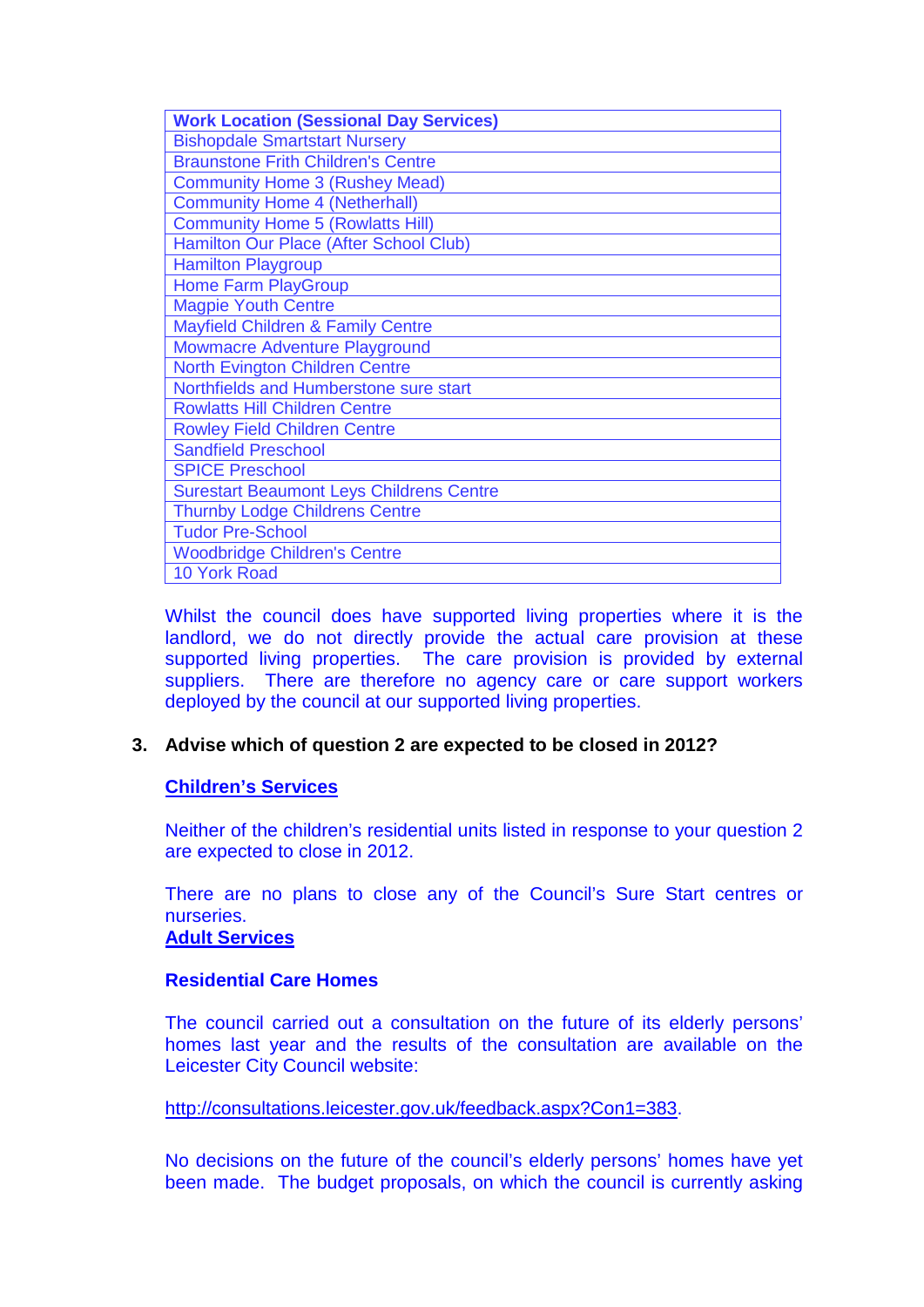for views, are still subject to a final decision by the City Mayor and his cabinet.

### **Day Services**

The council has just published its budget proposals for the next three years. It is now starting to consult people on those proposals, which cover all of the council's services and activities.

Within these proposals there is a large section on the budgets for the council's adult social care services and this includes some budget proposals for council-run day services.

No decisions on the future of the day services have yet been made and the inclusion of a budget line on day services in the 'Proposed Adult Social Care Budget for 2012-2015' does not mean that their future has been decided.

The budget proposals, on which the council is currently asking for views, are still subject to a final decision by the City Mayor and his cabinet. Future decisions about day care services will be subject to consultation.

### **3. Provide an organogram showing the Social Services Departments within the Council**

Please find attached at Appendix A our current structure for Children & Young People's Social Care & Safeguarding

Please find attached at Appendices B, C and D structure charts showing the 3 Adult Social Care division; Care Management, Care Services and the Strategic Commissioning division.

Appendices C and D show only the top level structure within the 2 divisions concerned. No current organogram is held depicting the operational teams and units within these divisions. To this extent, this is a Refusal Notice under Section 17.1 of the Freedom of Information Act 2000, because in accordance with Section 1.1 of the Act this information is not held.

The Senior Management structure of the council is currently subject to review and therefore no organogram is available to depict this. However reporting lines for the senior management structure in Adults, and Children & Young People's social care are as follows:

- Our Director of Children & Young People's Social Care & Safeguarding reports to the Strategic Director (Education & Children's Services).
- Our Director of Care Management, Director of Care Services and Strategic Commissioning and Interim Director of Care Services all report to our Strategic Director (Adults & Communities).
- The Strategic Directors report to the Head of Paid Service, who in turn reports to the City Mayor.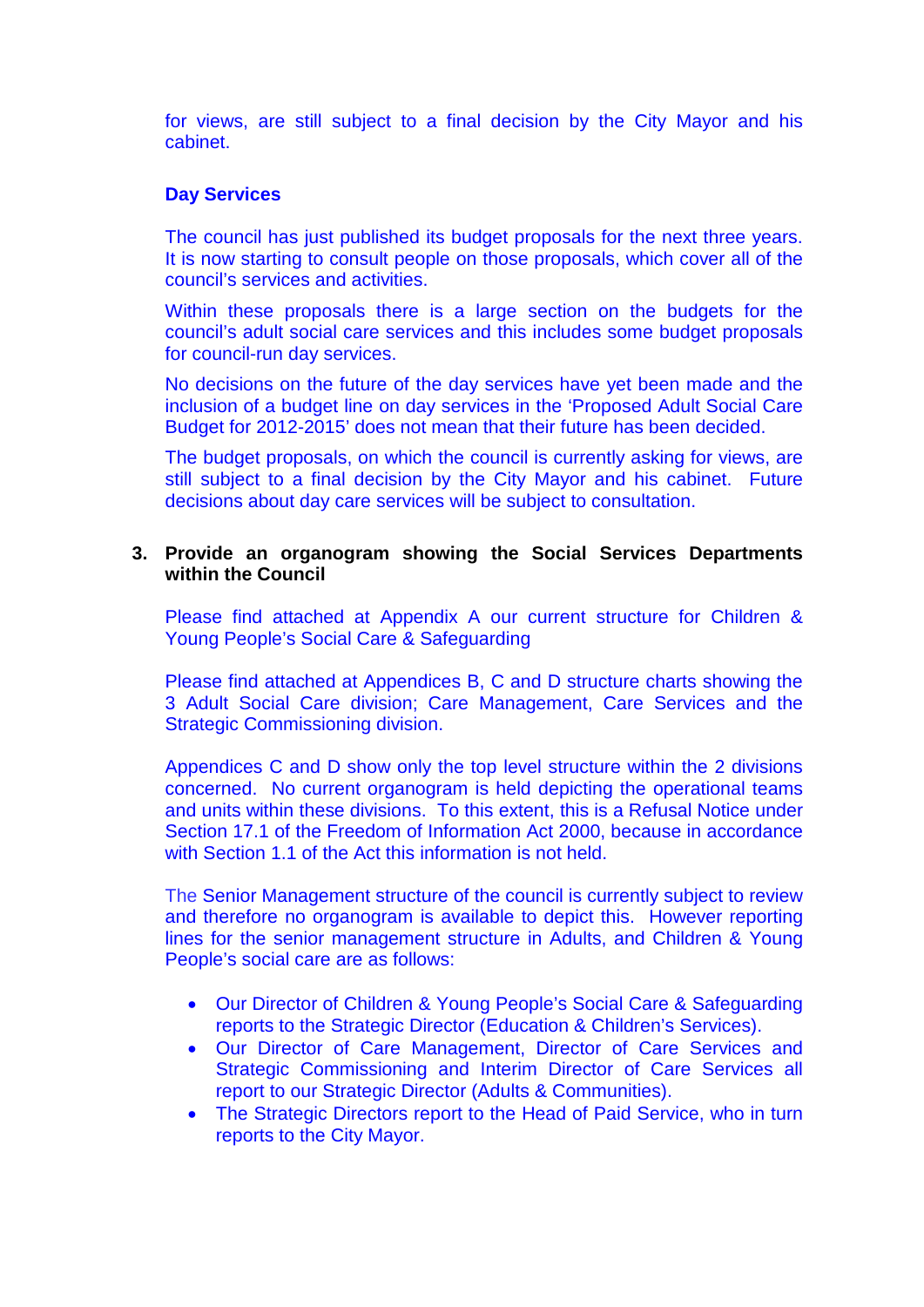To the extent that there is no structure chart depicting reporting lines for our current social services senior management within the Council, this is a Refusal Notice under Section 17.1 of the Freedom of Information Act 2000, because in accordance with Section 1.1 of the Act this information is not held.

The legislation allows you to use the information supplied for your own personal use. Please be aware that any commercial or other use, for example publication, sale, or redistribution may be a breach of copyright under the Copyright, Designs and Patents Act 1988 as amended unless you obtain the copyright holder's prior permission.

Not all the information that is supplied which is covered by copyright will be the Council's copyright, for example it may be the copyright of a government department or another Council. You should seek either the Council's consent or their consent as appropriate. The Council is willing to advise you of any such potential issues on request. In order to make a request to re-use the information please contact the Information Governance Manager using the details below.

May I apologise for the delay in responding, and for any inconvenience this may have caused to you.

If you are dissatisfied with the handling of your request please write to:

**Information Governance Manager Information and Support Leicester City Council FREEPOST (LE985/33) New Walk Centre LEICESTER LE1 6ZG**  e-mail: [foia@leicester.gov.uk](mailto:foia@leicester.gov.uk) 

Your request for internal review should be submitted to the above address within 40 (forty) working days of receipt by you of this response. Any such request received after this time will only be considered at the Council's absolute discretion.

You can also complain to the Information Commissioner at:

**Information Commissioner's Office Wycliffe House Water Lane Wilmslow SK9 5AF Telephone: 01625 545 700**  www.informationcommissioner.gov.uk

Please be aware that the Information Commissioner does not normally consider appeals or complaints until the internal appeals and complaints processes of the public authority which is answering the request have been exhausted. You are